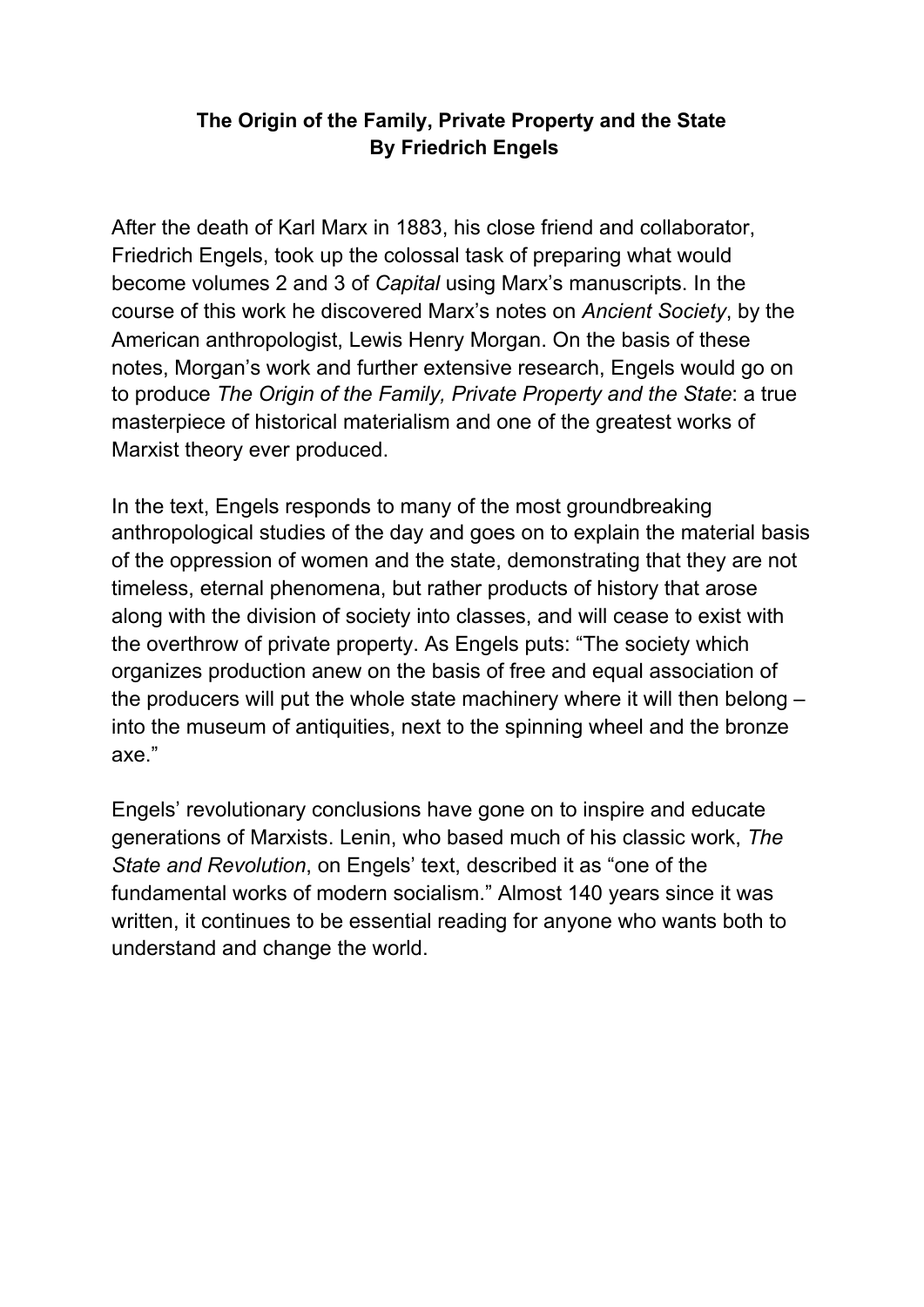### **Prefaces and Chapter 1**

In the prefaces, Engels sets out a concise explanation of the materialist conception of history, moving on to discuss the evolution of thought on the history of the family, focussing on scholars such as Bachofen, Mclennan, and finally LH Morgan, whose *Ancient Society* (along with Marx' own notes on the text) formed the inspiration for Engels' work.

In Chapter 1, Engels summarises Morgan's conclusions on anthropology arrived at in *Ancient Society*. Morgan divides human social development into three stages: savagery, barbarism, and civilisation. These are also divided into upper, middle and lower stages. The terms savagery and barbarism are no longer used in modern anthropology; nevertheless, modern scholars continue to follow the same basic schema.

**Savagery** is now referred to as the **paleolithic**, which is divided into lower, middle and upper stages. The lower stage refers to the date of the earliest known stone tools (around 3.3 million years ago) and coincides with the origins of the first hominins (our direct evolutionary ancestors). It extends all the way until 300,000 years ago, when physiologically modern humans (homo sapiens) first emerged. The middle stage marks the infancy of our species, when we developed hand axe stone tools (marking a very important cognitive leap). The upper stage begins about 50,000 years ago, ending 12,000 years ago.

Parts of the lower stage of **barbarism** that Engels describes are now lumped into the **upper paleolithic** (or **mesolithic**), and societies that have this character are sometimes called 'transegalitarian' hunter gatherers. Other parts of this lower stage, along with the middle stage of barbarism, are now called the **neolithic** (characterised by the emergence of farming, herding and pottery).

Engels marks the beginning of the upper stage of barbarism with the smelting of iron and places the Greeks at the time of Homer at this stage of development. Subsequent discoveries have placed the beginning of this stage even further back in time to the "chalcolithic" (Copper Age) in a number of places around the world. Crucially, what unites all societies at this stage of development is the presence of metalworking and rising urbanism, along with increasingly marked stratification and inequality. In short, these are societies "preparing to make the next advance", to civilisation.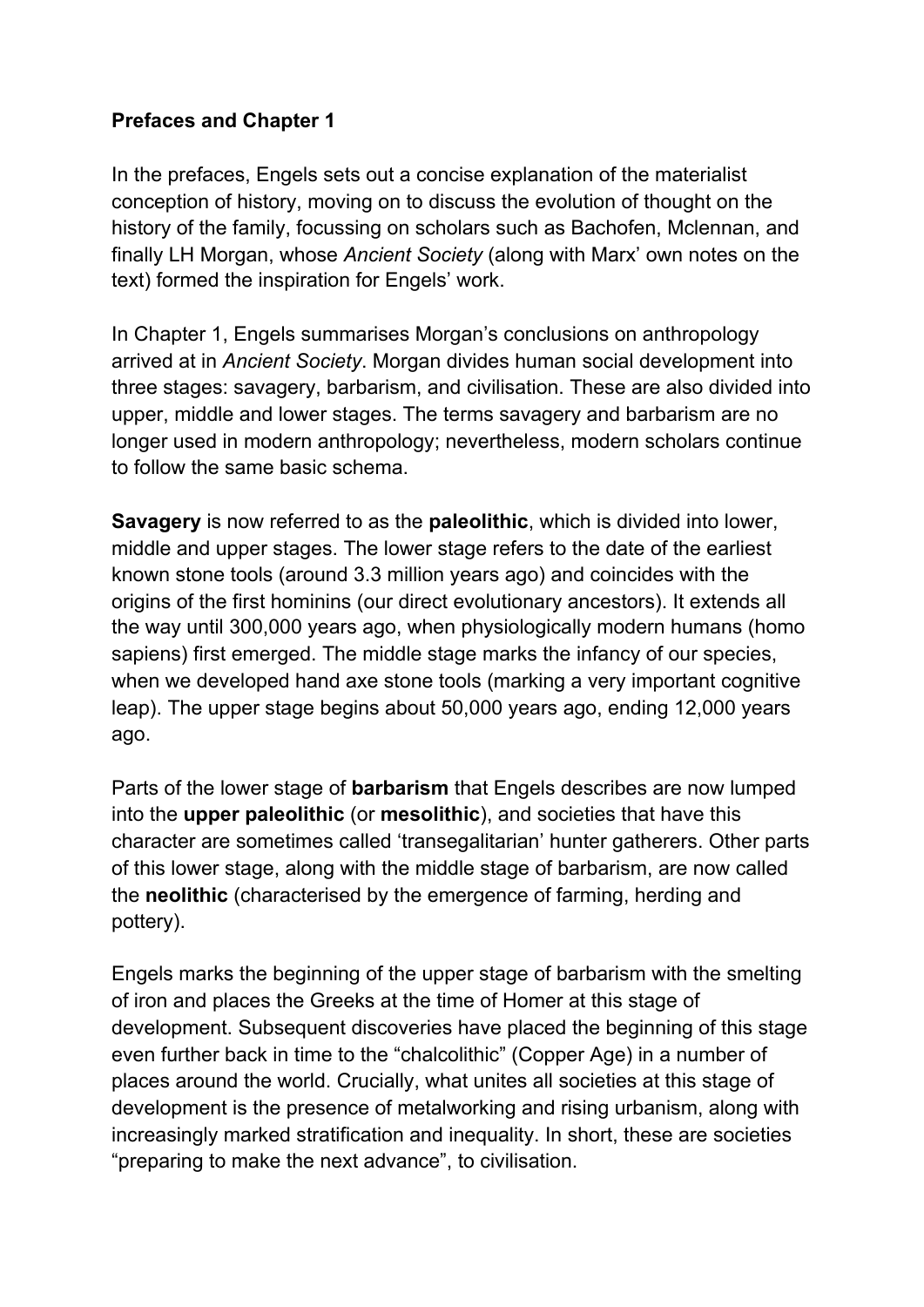## **Reading:**

- ❏ Preface to 1st edition;
- ❏ Preface to 4th edition;
- ❏ Chapter 1

### **Discussion questions:**

- ❏ What aspects of *Ancient Society* does Engels praise? Why was Morgan's work such an inspiration for him?
- ❏ What, according to the materialistic conception, is the determining factor in history, in the last analysis? Why is this the case?
- ❏ This 'determining factor' is of a two-fold character, what are the two key aspects?
- ❏ In capitalism, where human labour is highly developed, it is property relations which dominate society. When technology is at a lower level of development, such as in mobile hunter gatherer bands, what dominates human society instead?
- ❏ What are the 3 major 'epochs' of human society? What are their characteristics?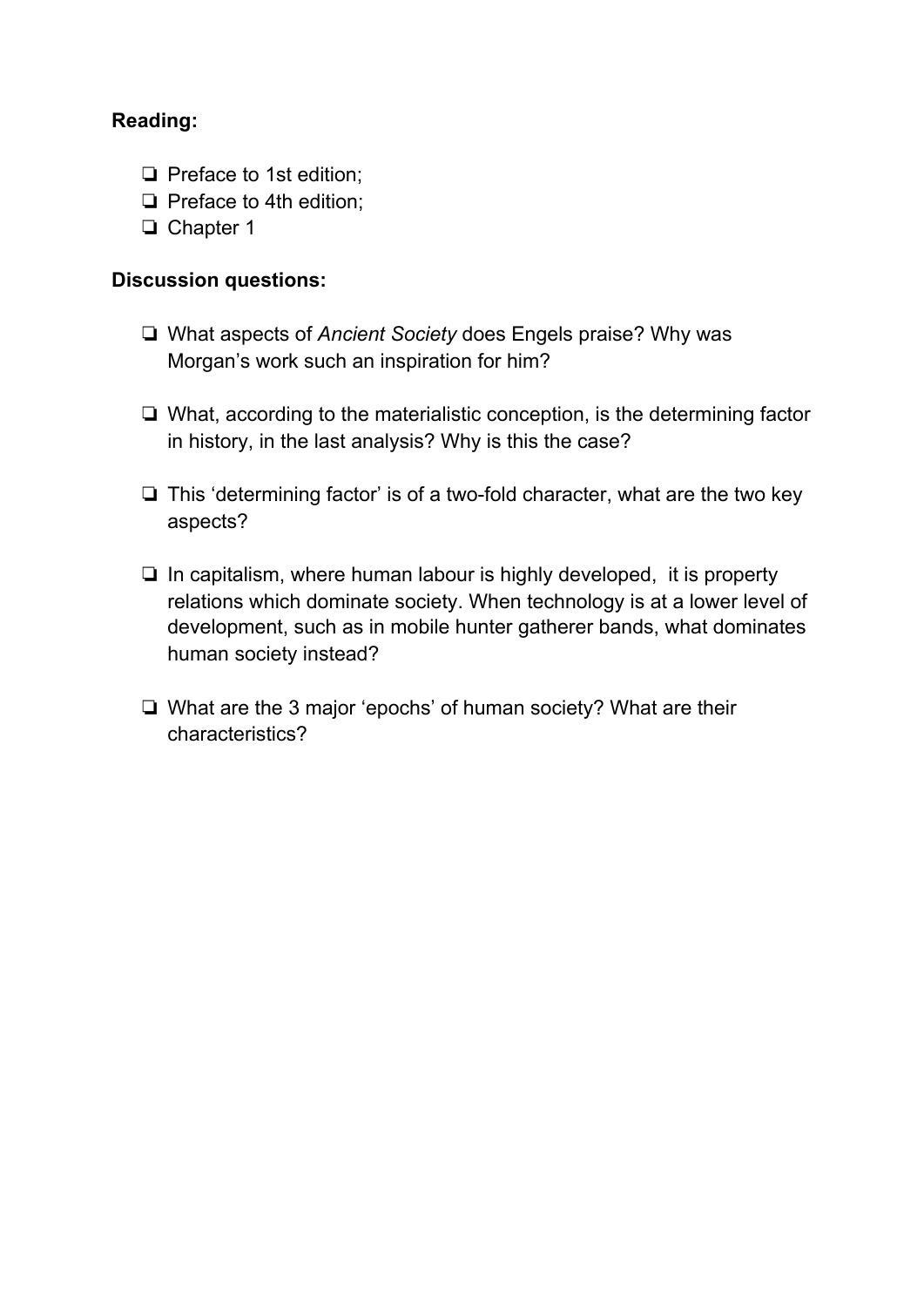# **Chapter 2: The Family**

Here Engels explains many of the ideas formulated by Morgan on the evolution of human kinship. It outlines the development of the family through 4 main stages: the Consanguine family, the Punaluan family, the Pairing family, and finally, the Monogamous family. The first 3 are seen as evolutionary developments - forms of natural selection that banned incest piece by piece, resulting in a more intelligent and healthy species. Only the last stage, monogamy, was an economic development, spurred by the development of private property. It is with the emergence of monogamy, Engels claims, that patriarchy emerges.

### **Discussion questions:**

- ❏ Describe the key characteristics of the four stages of the family. How did each form of marriage lay the basis for the next? What were the main progressive leaps made by each development of the family?
- ❏ Until the development of the monogamous family, women continue to be held in high regard. Why is it that even in the pairing family women still retain a high level of respect and authority in the primitive community and in the household?
- ❏ Why, according to Engels, does mother right precede patrilineal descent?
- ❏ Engels says that with the emergence of pairing marriage natural selection had completed its task. Why is this?
- ❏ In earlier stages of barbarism, slavery was of little use. Instead, captives of war were killed or absorbed into the tribe. Why?
- ❏ Explain the impact of the emergence of private property and wealth inheritance relations:
	- ❏ Between men, women and the Gens; and
	- ❏ Between men and women within the household.
- ❏ If the monogamous family essentially enslaved women, why did Marx and Engels call it progressive?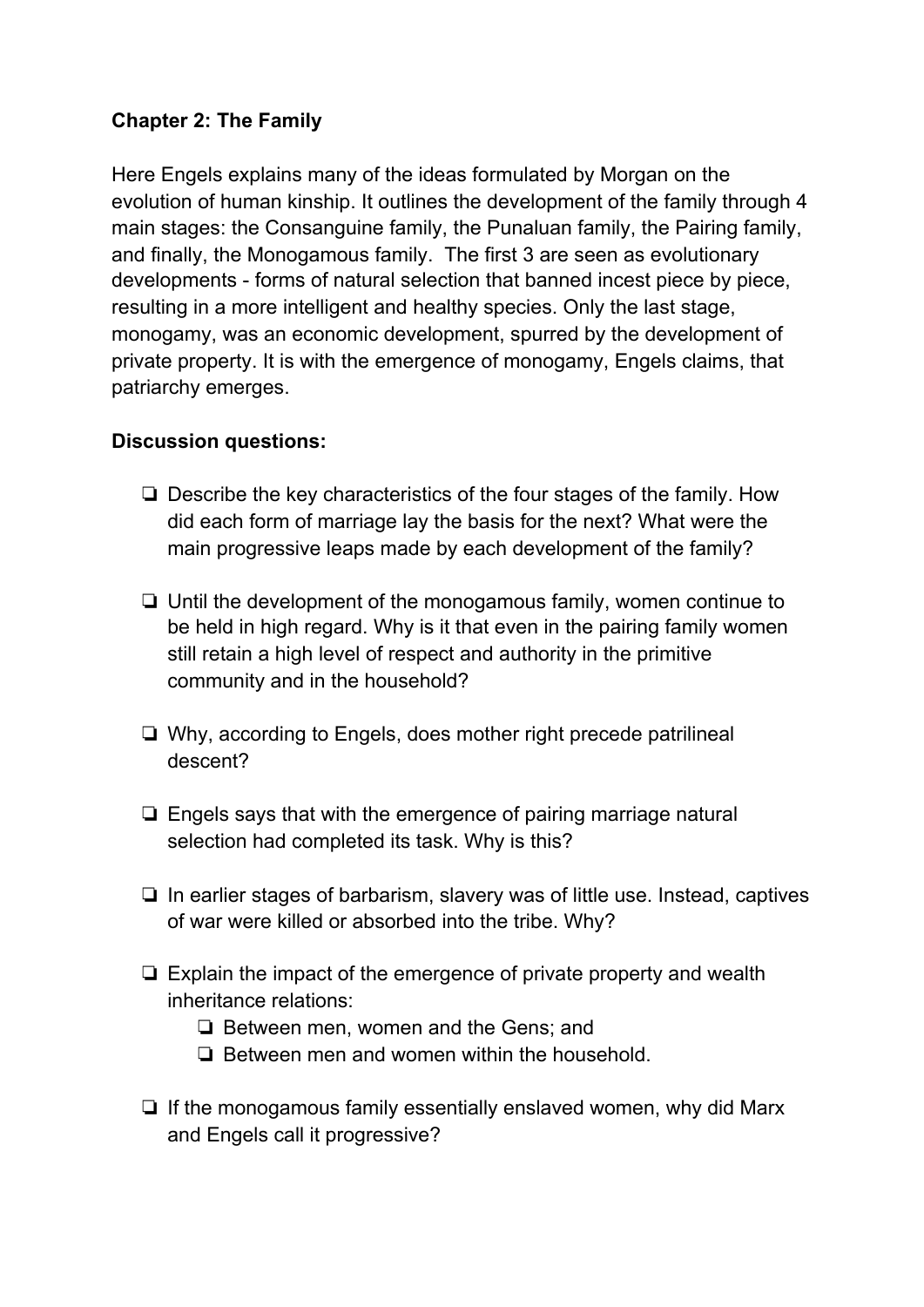# **Chapter 3: The Iroquois Gens**

In this chapter, Engels discusses an example of the development of the family and a form of social organisation does not have a state. He first discusses the Iroquois, whose family structure and social institutions had been closely analysed by Morgan. In describing the Iroquois gens, Engels demonstrates that it is possible for human beings to live together on an egalitarian basis, without either slavery or state power. However, he also explains that these egalitarian societies could remain so for many years because the level of economic development was relatively low. As the development of the productive forces gave rise to a greater and more reliable surplus, particularly with the birth of agriculture, "The power of this primitive community had to be broken, and it was broken."

### **Questions:**

- ❏ What is a gens? How are the gens, gentes, phratries, tribes, federations related to one another?
- ❏ Why was no member initially allowed to marry within the gens?
- ❏ How did members of the gens settle disputes or wage war without a state?
- ❏ What was the basis for this relative social equality within the gens?
- ❏ Why was the gentile organisation "doomed", according to Engels?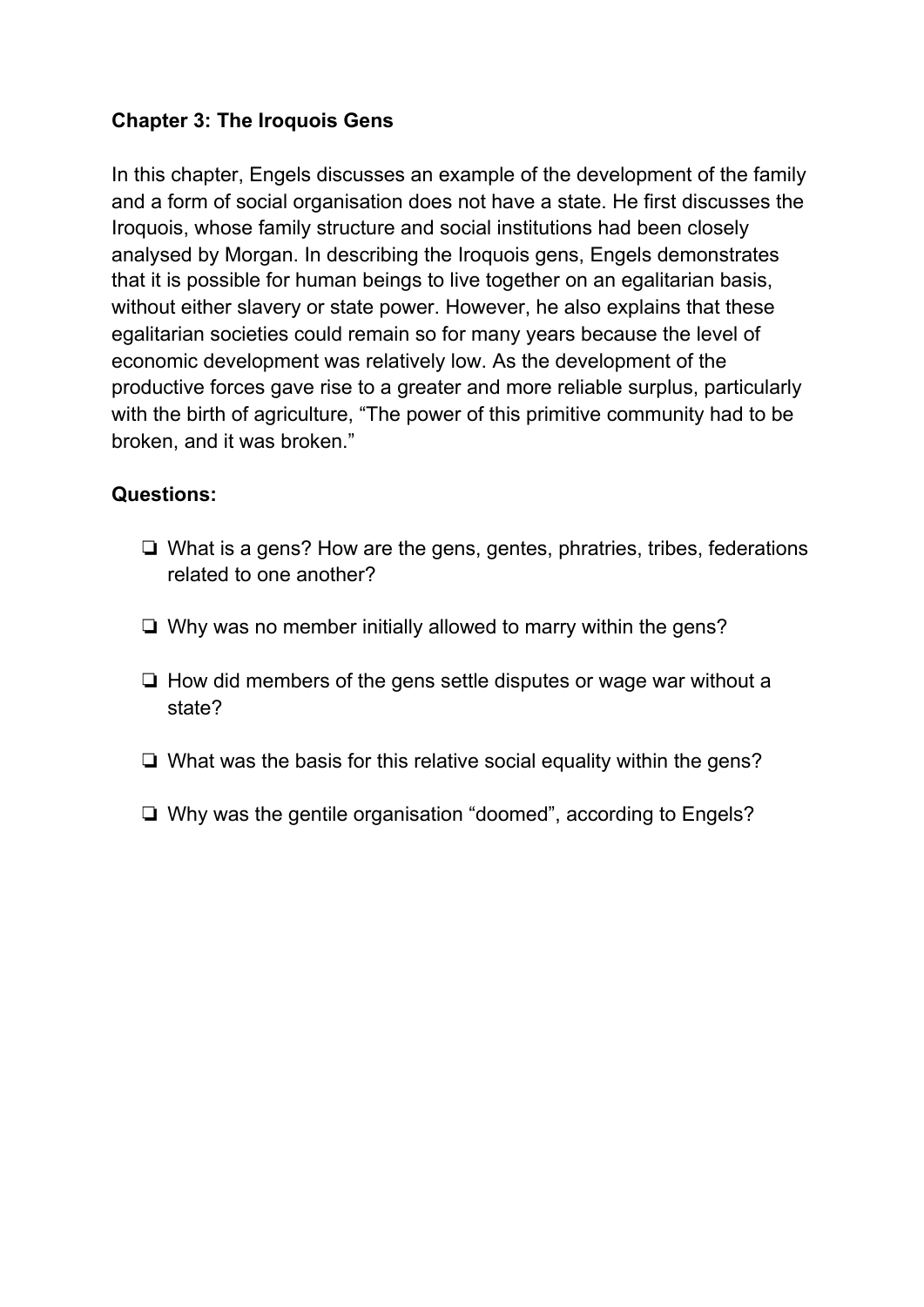# **Chapters 4 and 5:The Greek Gens and the Athenian State**

These chapters trace the development of gentile society into class society and the development of the state in Athens. It is here that Engels adds major contributions to the ideas of Morgan by explaining the emergence of civilisation out of barbarism through powerful economic forces, rather than simply the product of great individuals or new cultural ideas. He explains that the origins of the Athenian state can, in effect, be traced back to the massive social tumult caused by the development of money, which penetrated "like a corrosive acid" into the life of the rural community. Peasants remained on the land, paying extortionate rents. Those who could not pay were forced to sell themselves and their children into slavery to pay their debts.

This opened up a period of social tumult so great that it proved the necessity for a state in practice - one which could defend the interests of the propertied classes and, when necessary, curb their worst excesses in the name of order

### **Questions**:

- ❏ What would you say are the fundamental features common to all tribal constitutions under consideration? What are some key differences between the Iroquois, Greek and Roman constitutions?
- ❏ To what extent is it correct to speak of monarchs in the period of gentile society?
- ❏ How did private property emerge in Athenian society?
- ❏ Why was the gentile constitution "absolutely irreconcilable with money economy"?
	- ❏ What effect did the introduction of money and usury have on Athenian society?
- ❏ What is the state, and how is this demonstrated concretely in these chapters?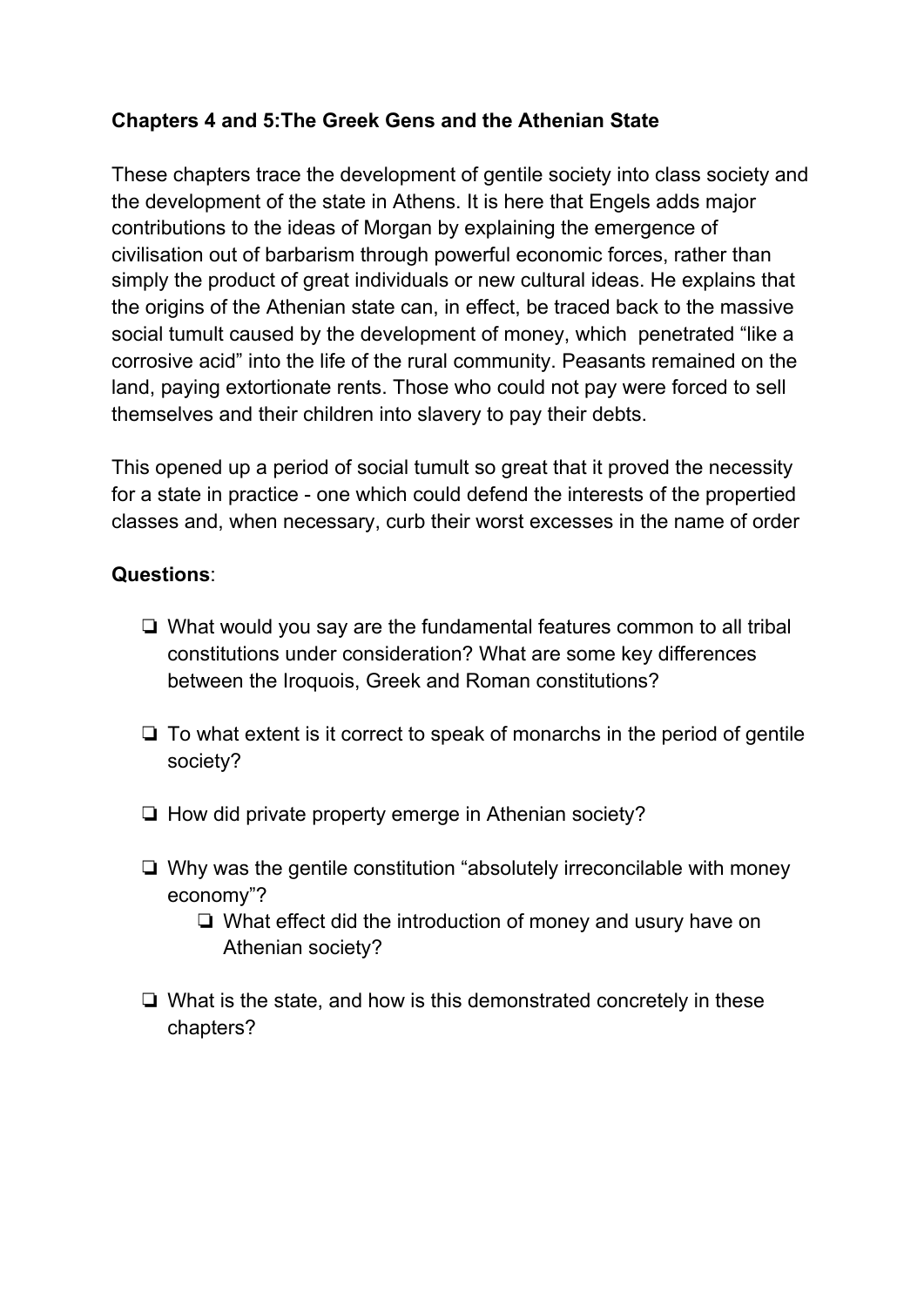### **Chapter 6: The Gens and the State in Rome**

This chapter discusses the formation of the Roman state out of the gentile constitution in Rome. Engels describes the Roman gens as being generally similar to the Greek gens - exogamous, with elected chiefs, organised in phratries called *curiae*.

As the trade and wealth of Roman society increased, the gens no longer needed to be completely equal as a result of scarcity, and now that surplus could be produced, not everybody had to labour on the land. The senate was made up of the elected members of the gens. However, in the new Roman society, this group became the 'patricians', the beginning of the hereditary nobility.

Roman conquest eventually began to incorporate people who were not members of any gens - these became known as *plebes* and had no civil rights. Against this, the old gentile constitution could not stand. Out of the struggle between the plebes and the old order arose the division of society into a new constitution based on wealth. A new assembly was formed, made up of "classes", which were divided on the basis of property. Effectively this was now a complete state after which the whole history of Rome, with the replacement of the peasants by slaves, was free to run its course.

### **Questions**

- ❏ Why does Engels emphasise that, in the original laws of the Roman gens, women married outside the gens?
- ❏ Why did the Romans initially elect a senate, and what prevented this from being a fully formed state?
- ❏ What were the contradictions in Roman society which eventually led to the complete downfall of the gentile constitution?
- ❏ How does this compare to the rise of the Athenian state discussed in previous chapters? What are the similarities and differences?
- ❏ How did the Roman state set itself up as an independent public power? Was it really independent?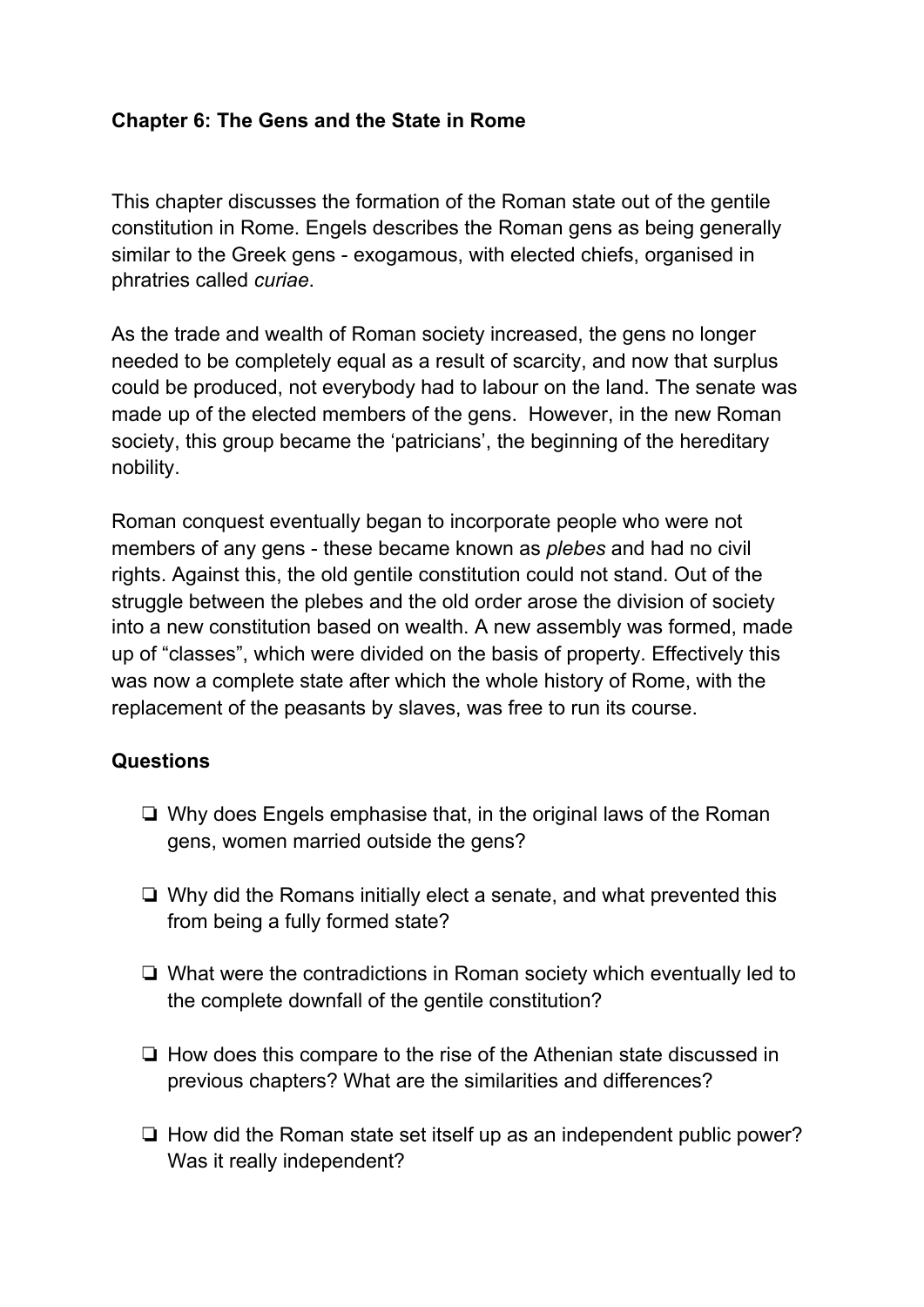# **Chapters 7 and 8: The** *Gens* **among the Celts and Germans and the Formation of the State among the Germans**

In this chapter, Engels identifies evidence of the gentile organisation in Scottish, Irish and German tribes and then goes on to explain how the German gentile constitution observed by Tacitus in the first century AD would later be transformed into the first feudal states, which emerged out of the conquest of decaying Roman Europe.

Approaching the end of the 5th century, the Roman Empire was getting weaker and weaker. There was a general impoverishment, decline of commerce, handicrafts and art, fall in the population, decay of the towns, and the relapse of agriculture to a lower level.

As slavery declines, peasants called *colonii* were given small portions of land which they paid rent for annually. They were tied to these lands and could be sold together with the plot. They were not slaves but they were not free either, the predecessors of the serfs of feudalism.

As the Germans conquered, they took over the majority of the land. As time passed, there was the weakening of the bond of blood in the *gens*, with increasing numbers of Romans being integrated into these germanic societies. But now the Germans had to organise what they were conquering. Something had to be put in place to replace the Roman state, and the substitute was another state. Since the immediate representative of the conquering people was their military leader, this led to the transformation of military leadership to kingship.

- ❏ What were the similarities and differences between the German *gens* and its Iroquois, Greek, and Roman counterparts?
- ❏ Why does Engels emphasise the relative respect for women within the Germanic *gens*?
- ❏ What effects did contact with the Romans have on this organisation?
- ❏ Is it still accurate to describe the German *gens* as tribal, or gentile, even though many germanic societies had princes (or chiefs), heirlooms, and hereditary wealth?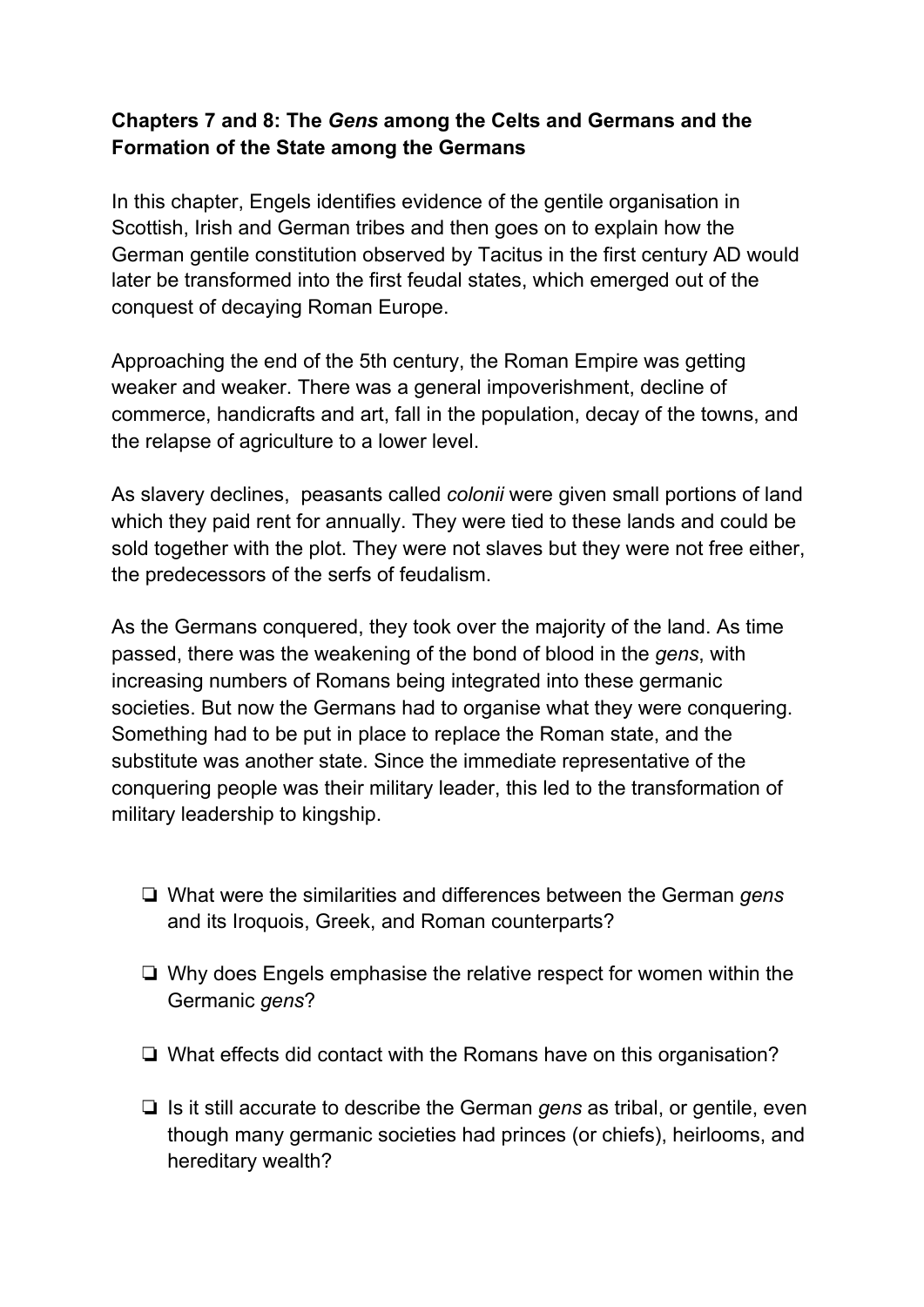- ❏ Why was the rule over subjugated people incompatible with the gentile constitution?
- ❏ How was military leadership transformed to kingship?
- ❏ How did this period lay the basis for feudalism?
- ❏ Why did Engels consider serfdom "a form of servitude which thus stands high above slavery"?
- ❏ Why is it that "only barbarians are able to rejuvenate a world in the throes of collapsing civilization"?